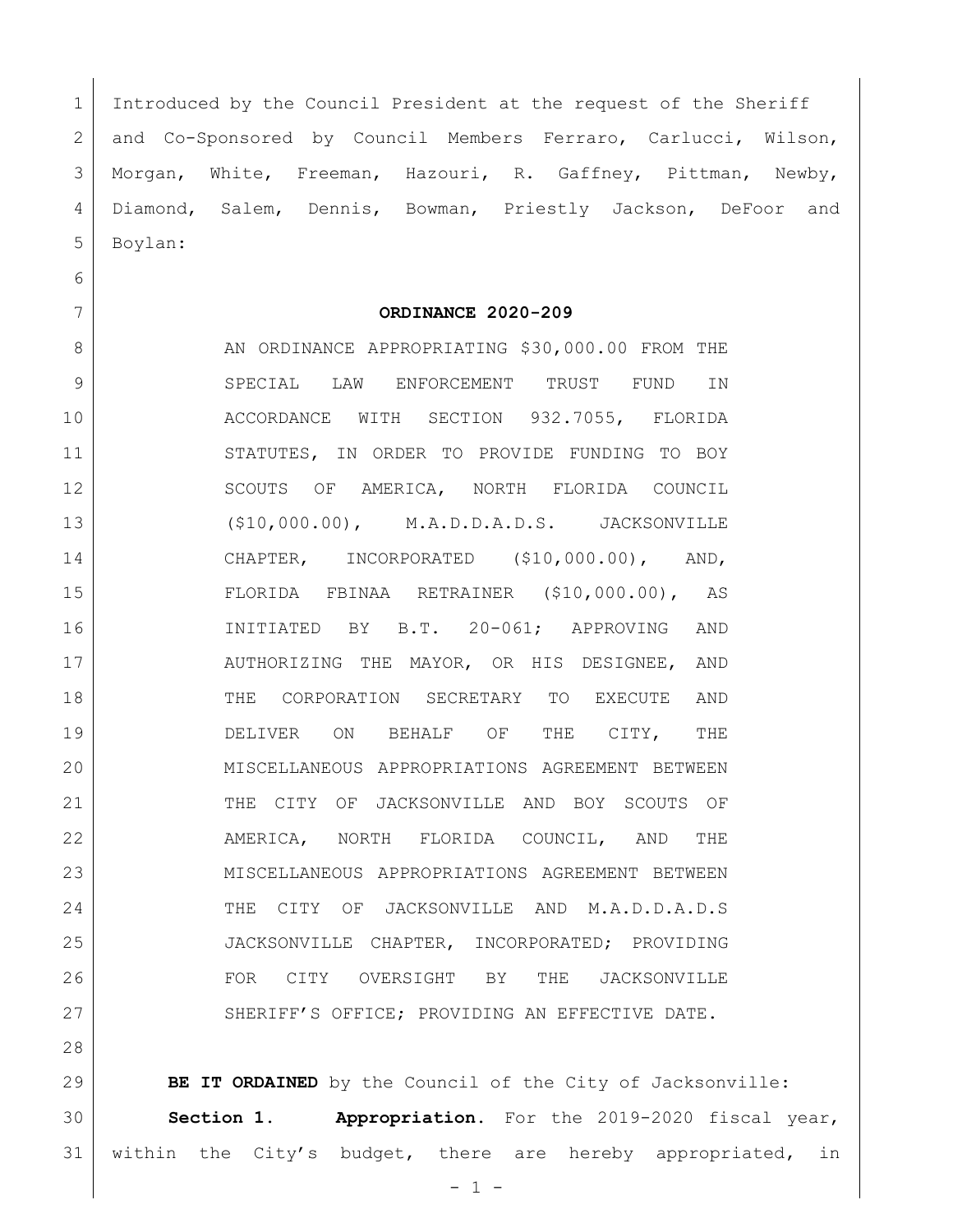1 accordance with Section 932.7055, Florida Statutes, the indicated 2 sum(s) from the account(s) listed in subsection (a) to the account(s) listed in subsection (b): (B.T. 20-061, attached hereto as **Exhibit 1** and incorporated herein

by this reference)

 (a) Appropriated from: 7 See B.T. 20-061 \$30,000.00 8 (b) Appropriated to:

9 See B.T. 20-061 \$30,000.00

(c) **Explanation of Appropriation.**

11 The appropriation described above is providing funding from the Special Law Enforcement Trust Fund (Subfund 64A) 13 13 to various non profits in accordance with Section 14 932.7055, Florida Statutes.

 **Section 2. Purpose.** The purpose of this ordinance is to appropriate \$30,000.00 from the Special Law Enforcement Trust Fund, in accordance with Section 932.7055, Florida Statutes, in order to provide funding to: Boy Scouts of America, North Florida Council (\$10,000.00); M.A.D.D.A.D.S Jacksonville Chapter, Incorporated (\$10,000.00); and, Florida FBINAA Retrainer (\$10,000.00). These allocations support drug treatment, drug abuse education, drug 22 prevention, crime prevention, safe neighborhoods, and school resource officer programs. A copy of the certification of the use of funds, as required by Section 932.7055, Florida Statutes, is attached hereto as **Exhibit 2**.

 **Section 3. Approval and authorization.** There is hereby approved, and the Mayor, or his designee, and the Corporation Secretary are hereby authorized to execute and deliver on behalf of the City, the Miscellaneous Appropriations Agreement between the City of Jacksonville and Boy Scouts of America, North Florida Council, and the Miscellaneous Appropriations Agreement between the

 $- 2 -$